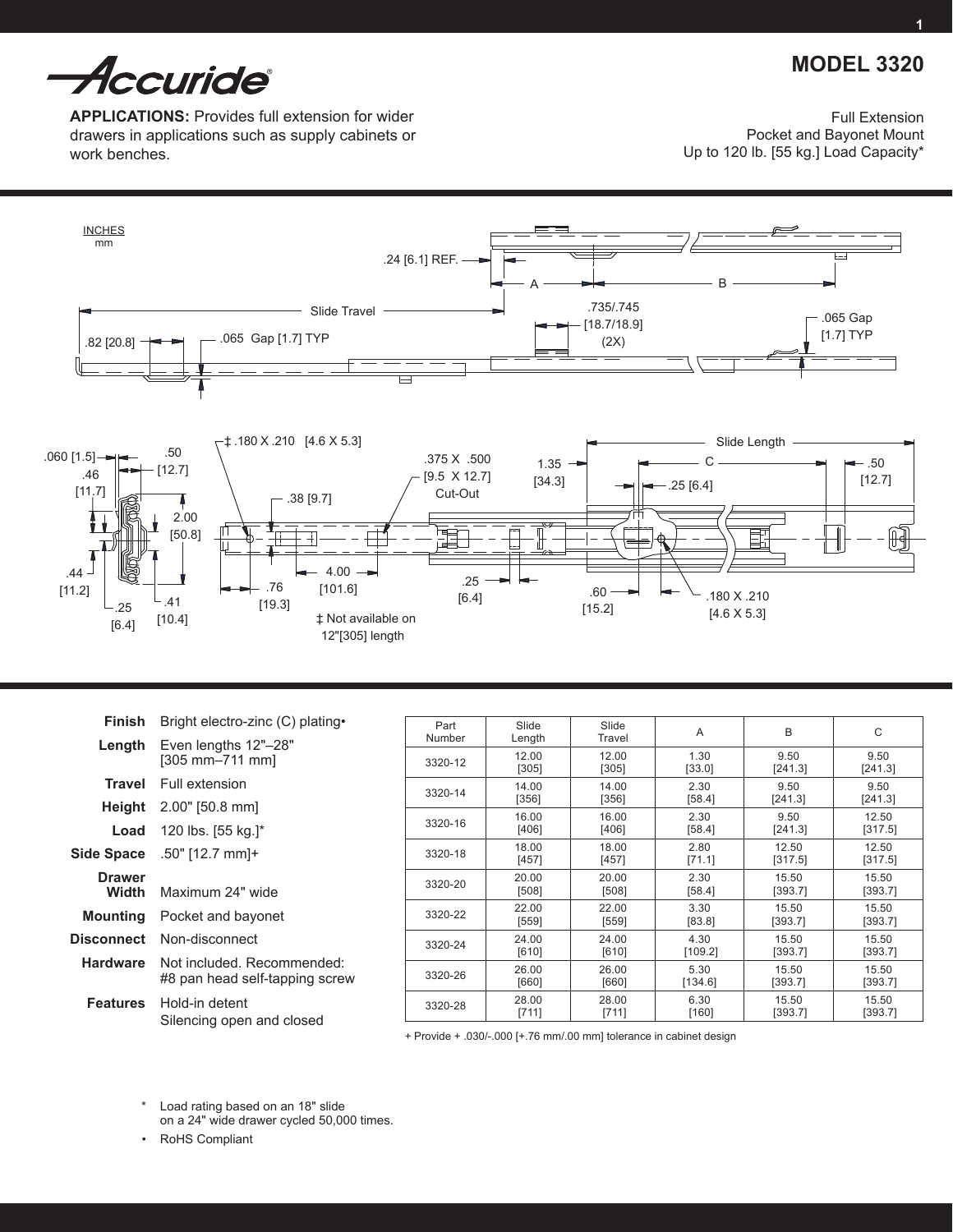# Installation Instructions

### **Cabinet Cut-Out Recommendation**

See figure 1 for hat section cut-out details.

Front and rear hat sections are identical.

Attach the hat sections to the cabinet sidewall using the pitch pattern recommended in figure 2.

For C dimensions, see table on front page.

**NOTE:** Minimum recommended material thickness for hat section is .060" [1.52 mm] or 16 gauge.

> Set back=thickness of inset drawer front where applicable +.12" [3.1 mm] clearance.

## **Mounting Slide to Cabinet**

- 1. Insert the cabinet member rear bayonet tab into the rear hat section cut-out (see figure 3).
- 2. Lower the slide until the front bayonet tab engages the front cut-out.
- 3. Insert the front tab into the trapezoidal cut-out. Push firmly downward until the tab snaps into place and the retention lug is engaged (see figure 3).
- 4. The retention lug prevents the cabinet member from lifting and disengaging from the cabinet.
- 5. Repeat procedure on opposite side of cabinet for the companion slide.

## **Drawer Cut-Out Recommendations**

See figure 4 for drawer cut-out details.

For B dimension (figure 4) see table on front page. For optimum slide performance, it is recommended that the slide centerline be located at the centerline of the drawer side or slightly toward the plane of the drawer pull.

Cut-out recommendation is based on 16-gauge material.

If a thinner material is used, adjustment to the cut-outs must be made to ensure a proper fit. Refer to the table below for the recommended modifications.

| Gauge | Material<br><b>Thickness</b> | Dimension D   | Dimension E   |
|-------|------------------------------|---------------|---------------|
| 16    | $.060$ [1.52]                | .855 [21.7]   | $.395$ [10.0] |
| 18    | $.048$ [1.22]                | .865 [22.0]   | .405 [10.3]   |
| 20    | $.036$ [.91]                 | $.885$ [22.5] | .425 [10.8]   |
| 22    | $.030$ [.76]                 | .905 [23.0]   | .435 [11.1]   |

\* For dimension B, see tabulated table on page one.









## **Mounting Slide to Drawer**

- 1. Using recommended placement of drawer bayonets (figure 5), extend both right and left hand slide drawer members.
- 2. Position rear drawer tabs into both rear slide pockets. Guide front tabs into front pockets and push firmly into place making sure the retention lug snaps into the cut-out on drawer member.
- 3. The drawer retention lug will adequately protect the drawer from lifting and disengaging from the slide.